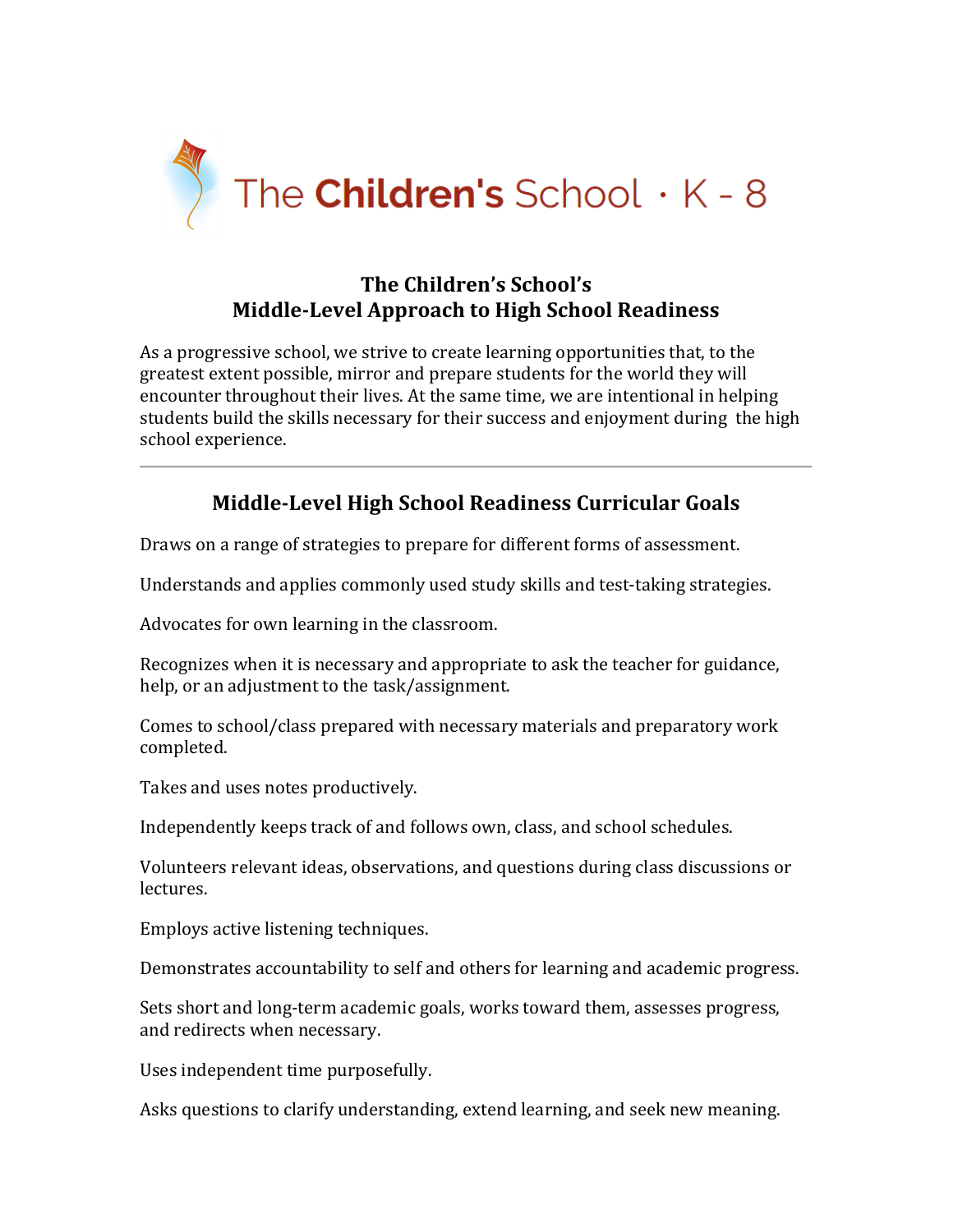Self-evaluates prior to submitting projects or assignments.

Collaborates with others.

Recognizes diverse ways to solve problems, communicate ideas, model reality and apply procedures.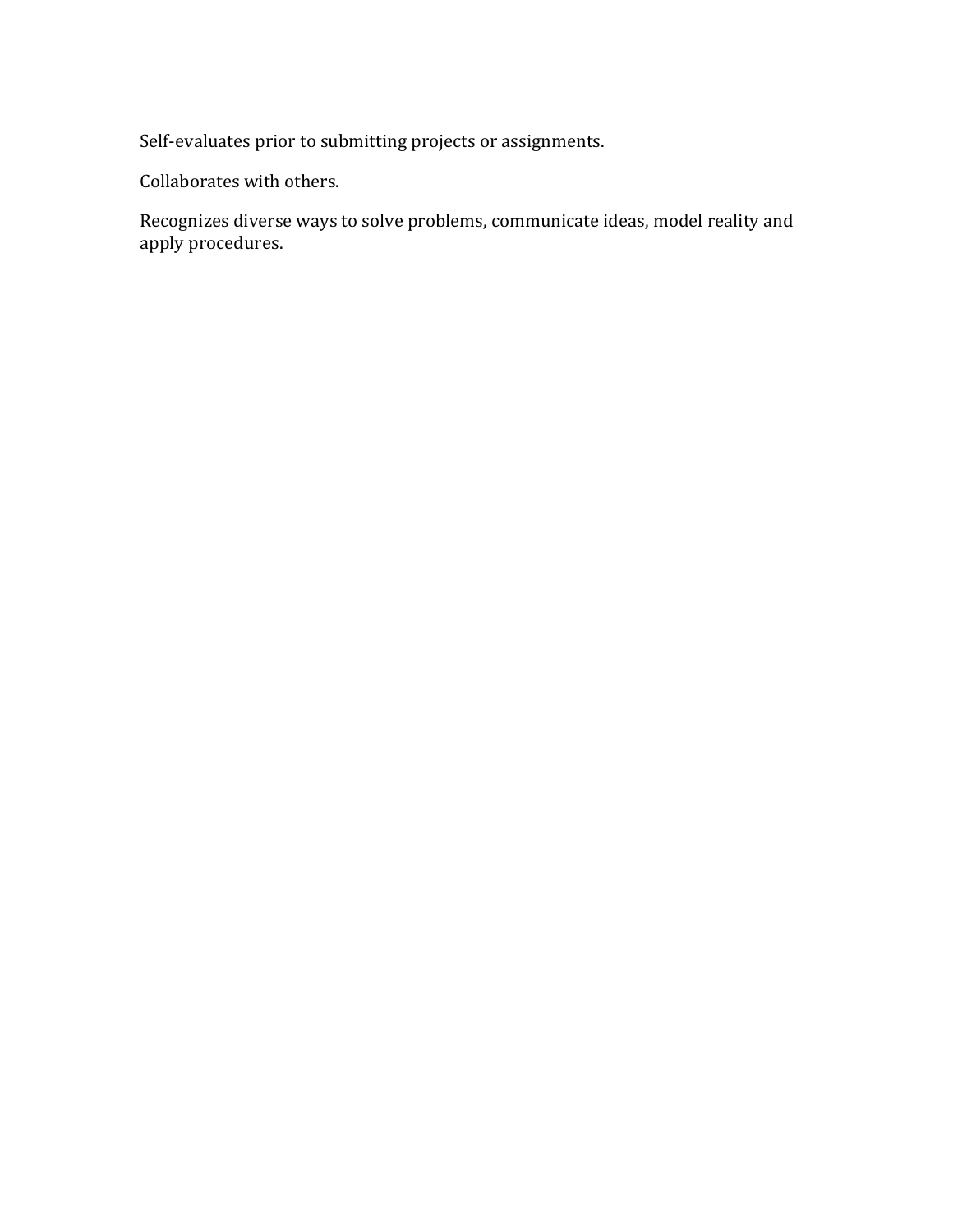### **TCS Middle-Level Approach to Research**

The ability to distinguish truth from falsehood is a crucial skill for all. At The Children's School, research is fundamental to our emergent curriculum as students explore their own interests and questions in all academic fields. Students in the Middle Level routinely engage in the full range of research activities, from asking questions and conducting preliminary research, to crafting and building support for a thesis, to creating a final product demonstrating their analysis of the information they have uncovered. In our project-based model of learning, students are supported and expected to share the results of their research with others and to take meaningful action based on what they have learned.

# **Middle-Level Research Curricular Goals**

Conducts research on issues and interests by generating ideas and questions and by posing problems.

Gathers, evaluates, and synthesizes information from a variety of sources (e.g., print and nonprint texts, electronic media, artifacts, people).

Determines the value of sources by evaluating their relevance and the motives (e.g., social, commercial, political) behind their presentation.

Determines the credibility of sources based upon their origin, authority, and context; determines whether credible sources support each other.

Develops claims and/or explanations that can be supported by the available evidence.

Constructs arguments to support claims using clear reasons and relevant and sufficient evidence; acknowledges counterclaims as well as the strengths and limitations of evidence.

Constructs explanations using reasoning, correct sequence, examples, and details, while acknowledging their strengths and weaknesses.

Presents claims and findings through speaking, writing, or multimedia forms, emphasizing salient points in a focused, coherent manner with relevant evidence, sound reasoning, and well-chosen details.

Cites sources appropriately.

Uses technology to produce and publish writing and present the relationships between information and ideas efficiently as well as to interact and collaborate with others.

Where appropriate, takes informed action as a result of the research process.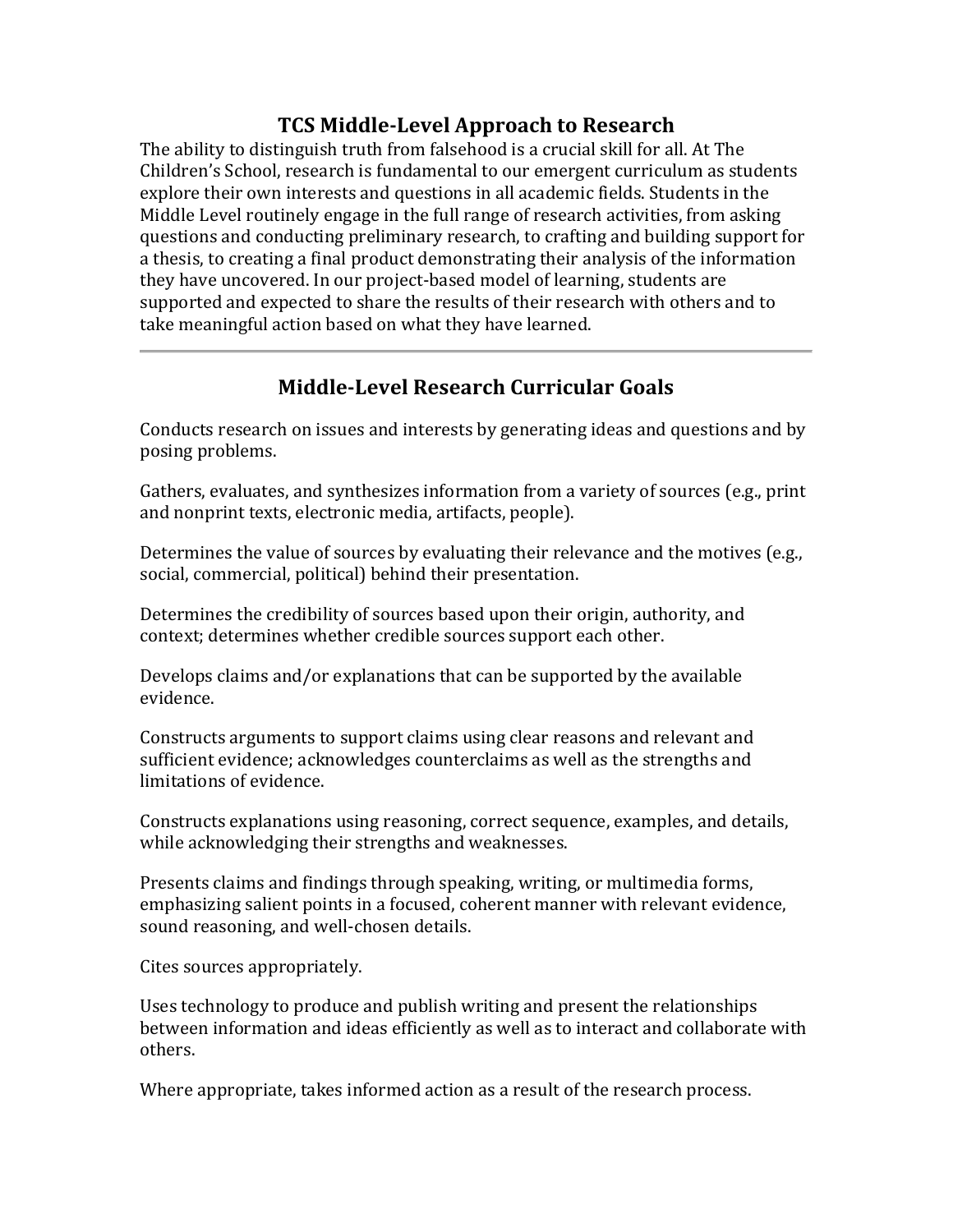# **TCS Middle-Level Approach to Science**

Our experiential approach to learning inspires students to engage with the world in the ways that scientists do: by posing questions, observing phenomena, recording data, and making and testing hypotheses. Students learn to distinguish between subjective judgment and factual analysis, and they come to appreciate scientific study as a means of advancing human understanding and dispelling ignorance and prejudice. Throughout the program, students experience the joy of discovery, the magnificence of nature, and the fragile balance of elements which makes our lives possible, and which all of us are responsible to maintain.

# **Middle-Level Science and Engineering Curricular Goals**

Understands the basic definitions, methods and vocabulary of the most established scientific disciplines (e.g. biology, chemistry, physics, etc.).

Asks questions and defines problems specifying relationships between variables.

Asks questions that can be investigated within the scope of the classroom, outdoor environment, museums, and other public facilities with available resources and, when appropriate, frames a hypothesis based on observations and scientific principles.

Plans and carries out investigations both individually and collaboratively.

Identifies independent and dependent variables, controls, procedures, tools, and methods of data collection.

Reflects on outcomes and provides evidence to confirm or refute claims and hypotheses.

Applies scientific ideas or principles to design an object, tool, process, or system.

Constructs and presents arguments supported by empirical evidence and scientific reasoning to support or refute an explanation or a model for phenomena in the natural or designed world.

Uses models to describe phenomena and systems.

Understands the benefits and limitations of developing and using models to describe mechanisms or predict phenomena.

Identifies patterns in large data sets and use mathematical concepts to support explanations and arguments.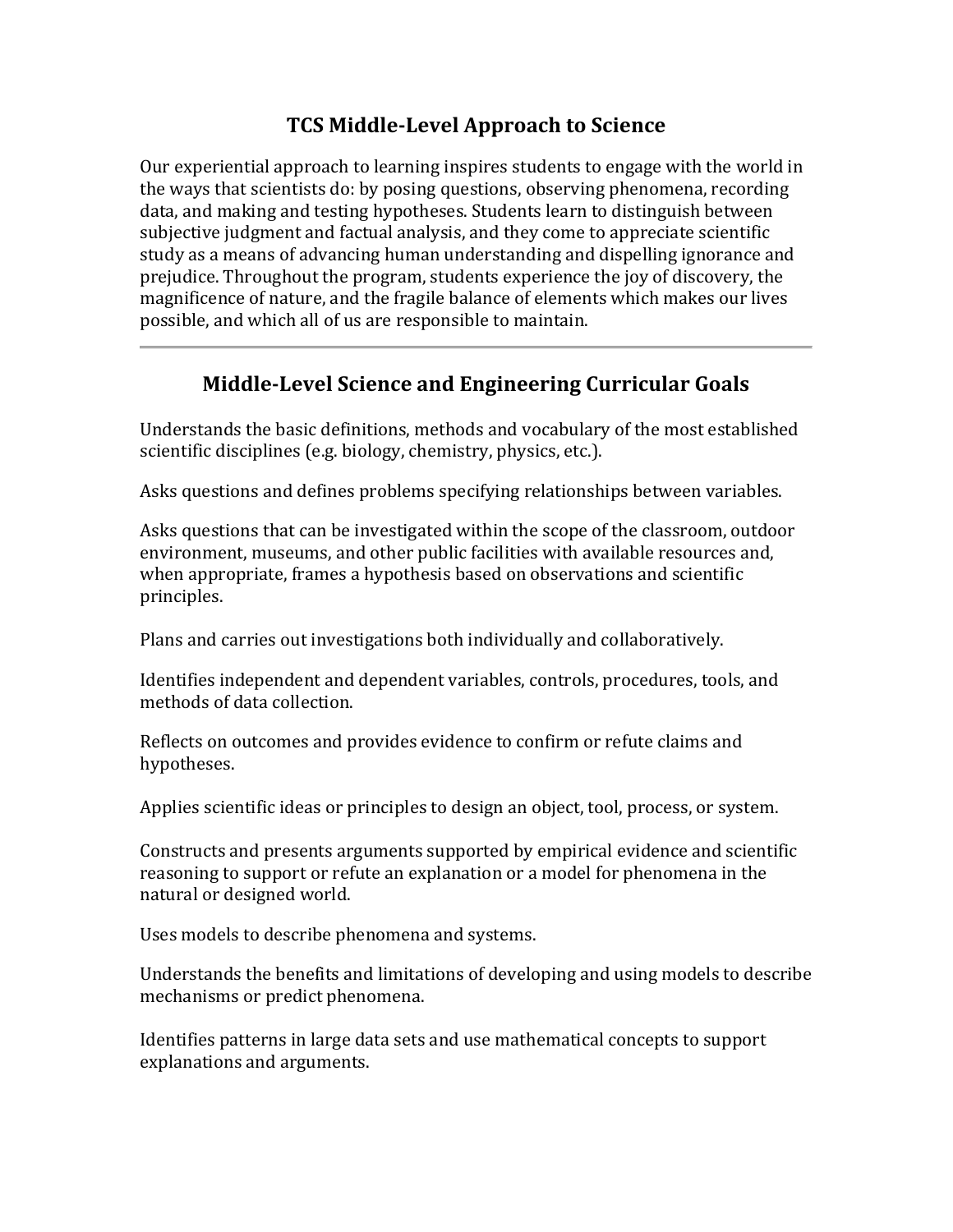Uses mathematical representations to describe and/or support scientific conclusions and design solutions.

Analyzes investigations, distinguishing between correlation and causation, using basic statistical techniques of data and error analysis.

Analyzes and interprets data to determine similarities and differences in findings.

Undertakes and designs projects to construct and/or implement a solution that meets specific criteria and constraints.

Assesses the credibility and accuracy of methods and evidence in drawing conclusions.

\* Adapted from the *Next Generation Science Standards* (June, 2016).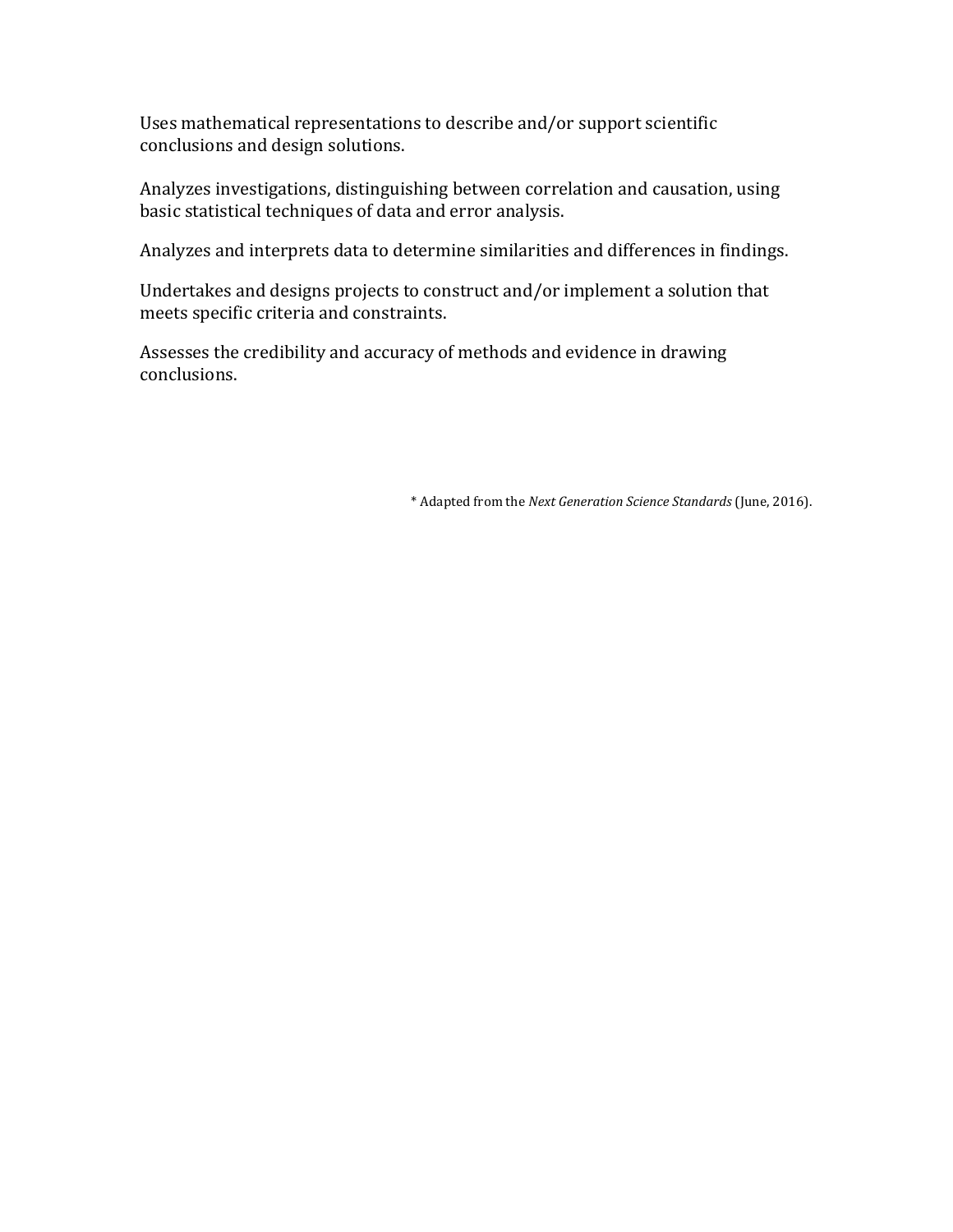### **TCS Middle-Level Approach to Mathematics**

We believe that every student can learn high level mathematics, and we strive to make the study of mathematics an open, engaging, and creative pursuit for all students. We intentionally pose problems and questions that elicit multiple solution paths and multiple representations from students. As students and teachers explore mathematical ideas and solutions, they engage together in the discourse, reasoning, and sense-making that are at the heart of mathematics. Our mathematics curriculum draws from established national standards and emphasizes number sense, algebraic problem-solving, reasoning and proof, and mathematical modeling. Our aim is that all students will appreciate mathematics both as a set of tools for exploring and explaining the world, and as a challenging and enjoyable activity in itself.

### **Middle-Level Mathematical Process Goals**

Solves problems that arise in mathematics and in other contexts.

Seeks, applies, and adapts a variety of appropriate strategies and sources to solve problems.

Monitors and reflects on the process of mathematical problem solving.

Perseveres when challenged.

Makes and investigates mathematical conjectures.

Develops and evaluates mathematical arguments and proofs.

Selects and uses various types of reasoning and methods of proof.

Accepts uncertainty and conditionality of mathematical conclusions.

Organizes and consolidates their mathematical thinking through communication.

Communicates their mathematical thinking coherently and clearly to peers, teachers, and others.

Analyzes and evaluates the mathematical thinking and strategies of others.

Uses the language of mathematics to express mathematical ideas precisely.

Recognizes and uses connections among mathematical ideas.

Understands how mathematical ideas interconnect and build on one another to produce a coherent whole.

Recognizes and applies mathematics in contexts outside of mathematics.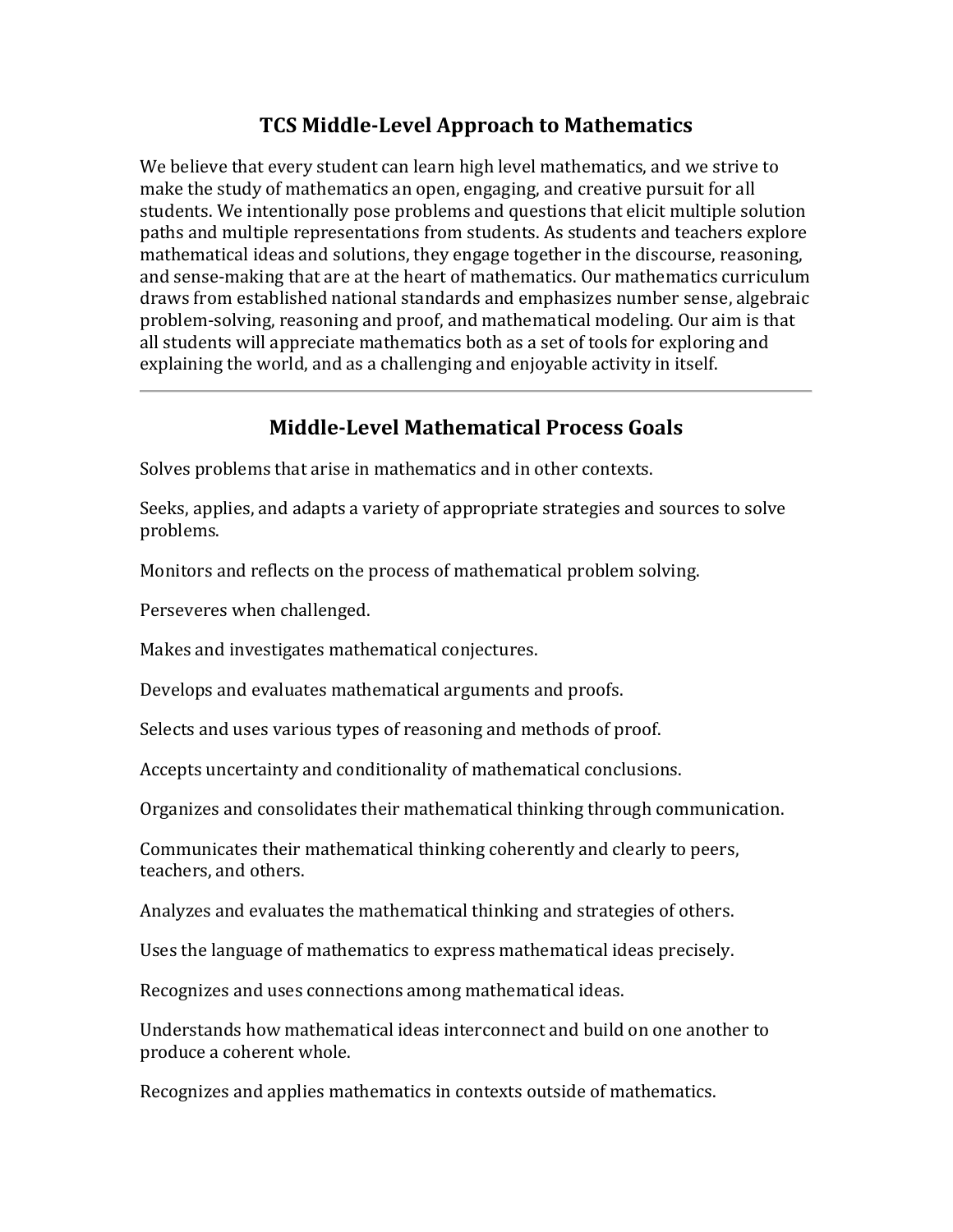Creates and uses representations to organize, record, and communicate mathematical ideas.

Selects, applies, and translates among mathematical representations to solve problems.

Uses representations to model and interpret physical, social, and mathematical phenomena.

# **Middle Level Mathematical Content Goals**

### **Number and Operations**

Works flexibly with fractions, decimals, and percents to solve problems.

Develops meaning for percents greater than 100 and less than 1.

Compares and orders fractions, decimals, and percents efficiently and finds their approximate locations on a number line.

Understands the meaning and effects of arithmetic operations with fractions, decimals, and integers.

Selects appropriate methods and tools for computing with fractions and decimals from among mental computation, estimation, calculators or computers, and paper and pencil, depending on the situation, and applies the selected methods.

Develops and analyzes algorithms for computing with fractions, decimals, and integers and develops fluency in their use.

Understands and uses ratios and proportions to represent quantitative relationships.

Develops, analyzes, and explains methods for solving problems involving proportions, such as scaling and finding equivalent ratios.

Uses the associative and commutative properties of addition and multiplication, and the distributive property of multiplication, to simplify computations.

Understands and uses the inverse relationships of addition and subtraction, multiplication and division, and squaring and finding square roots to simplify computations and solve problems.

Develops and uses strategies to estimate the results of rational-number computations and judge the reasonableness of the results.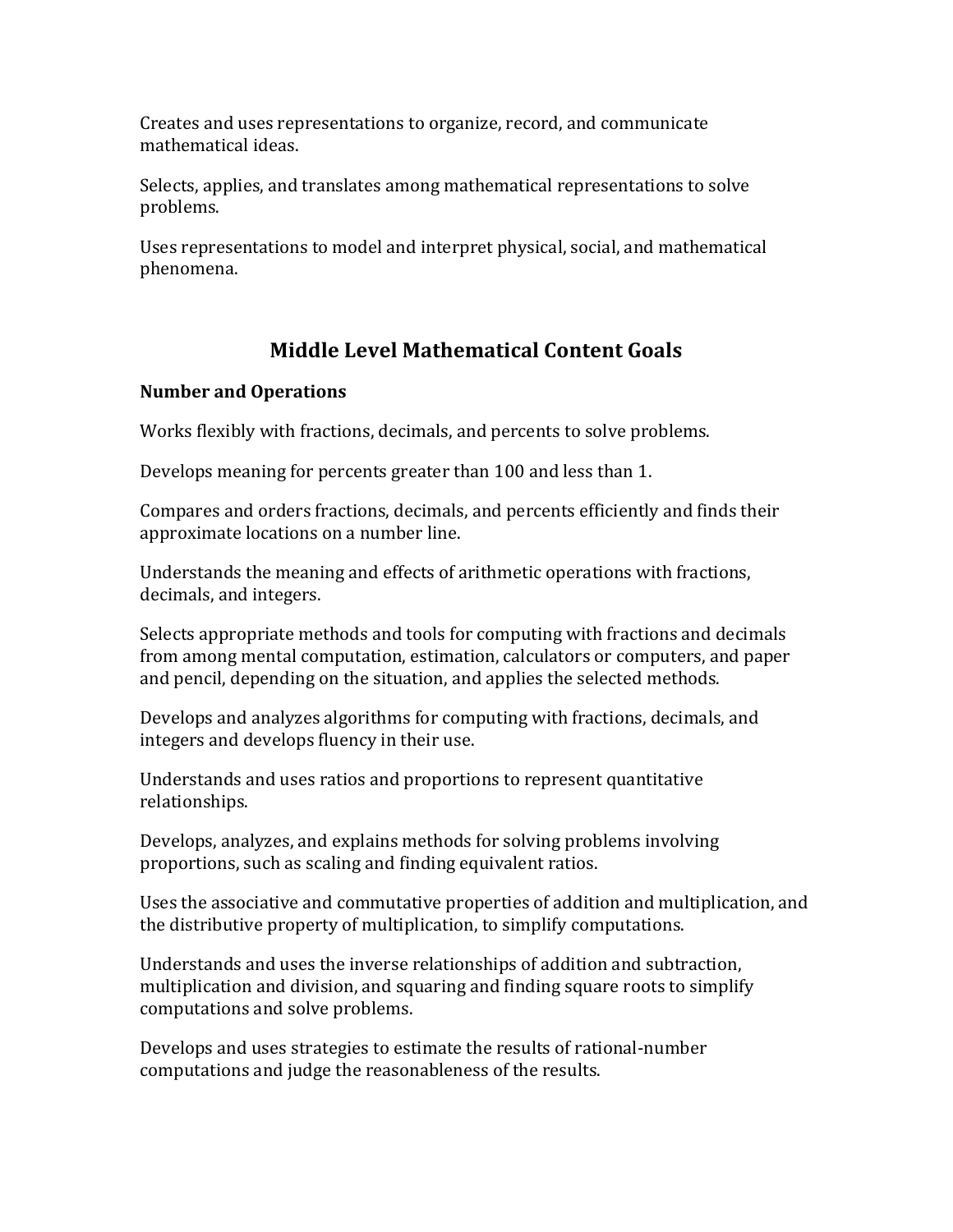Understands exponential and scientific notation.

Uses factors, multiples, and prime factorization to solve problems.

#### **Algebra**

Represents, analyzes, and generalizes a variety of patterns with tables, graphs, words, and, when possible, symbolic rules.

Develops a conceptual understanding of different uses of variables.

Uses symbolic algebra to represent situations and to solve problems, especially those that involve linear relationships.

Recognizes and generates equivalent forms for simple algebraic expressions and solves linear equations.

Graphs linear functions.

Solves problems involving rates.

Explores relationships between symbolic expressions and graphs of lines, paying particular attention to the meaning of intercept and slope.

Selects, creates, and uses appropriate graphical representations of data, including histograms and scatterplots.

Finds, uses, and interprets measures of center and spread, including mean and interquartile range.

Makes inferences about the meaning of data sets and their graphical representations.

Uses proportionality and a basic understanding of probability to solve problems.

#### **Geometry and Measurement**

Understands both metric and customary systems of measurement.

Understands relationships among units and converts from one unit to another within the same system.

Understands, selects, and uses units of appropriate size and type to measure angles, perimeter, area, surface area, and volume.

Solves problems involving scale factors, using ratio and proportion.

Understands how to abstract and use square and cube units.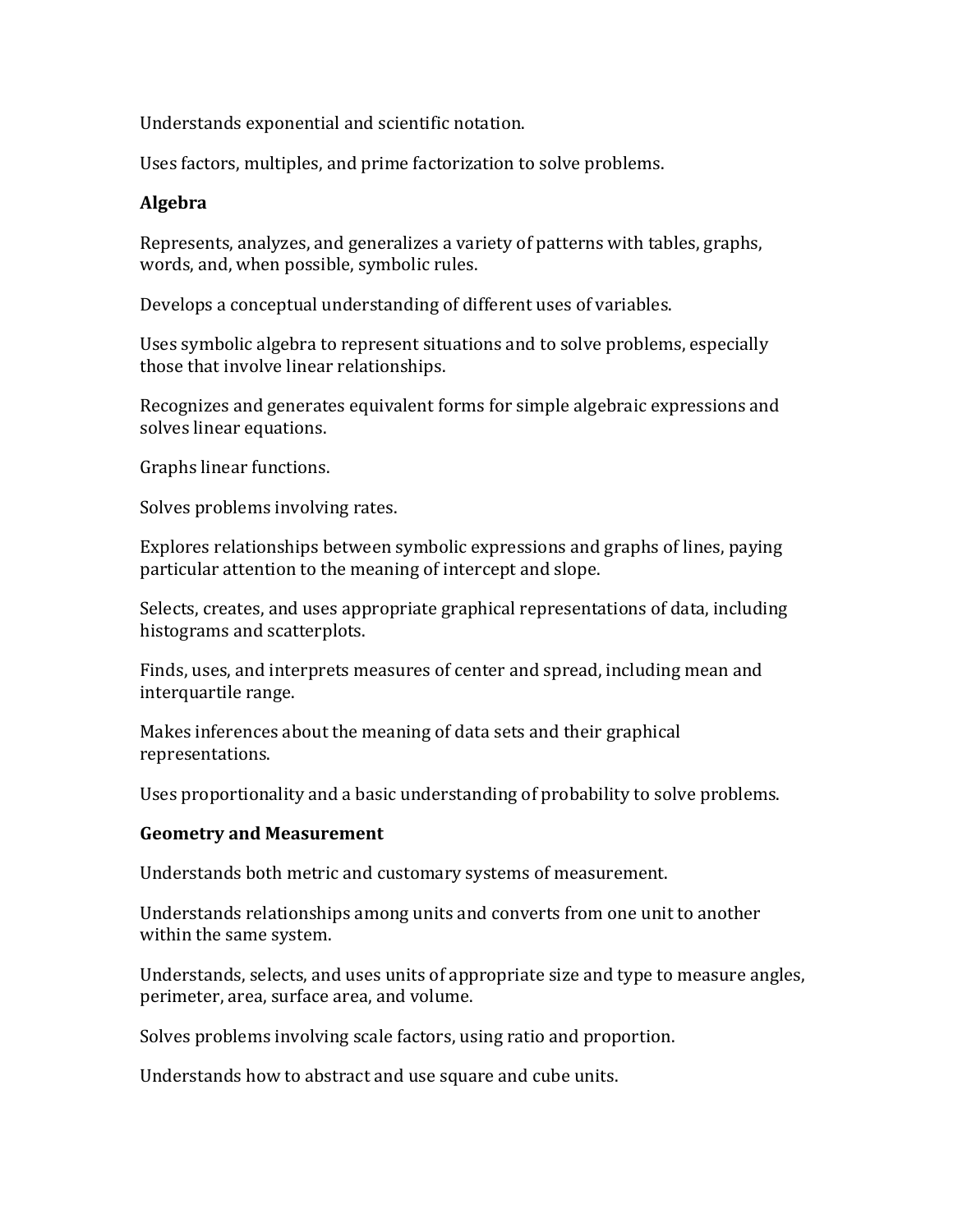Draws geometric objects with specified properties, such as side lengths or angle measures.

Uses geometric models to represent and explain numerical and algebraic relationships

Develops and uses formulas to determine the circumference of circles and the area of triangles, parallelograms, trapezoids, and circles and develops strategies to find the area of more-complex shapes.

Develops strategies to determine the surface area and volume of selected prisms, pyramids, and cylinders.

Creates and critiques inductive and deductive arguments concerning geometric ideas and relationships, such as congruence, similarity, and the Pythagorean relationship.

\* Adapted from the National Council of Teachers of Mathematics' *Principles and Standards for School Mathematics* (2000).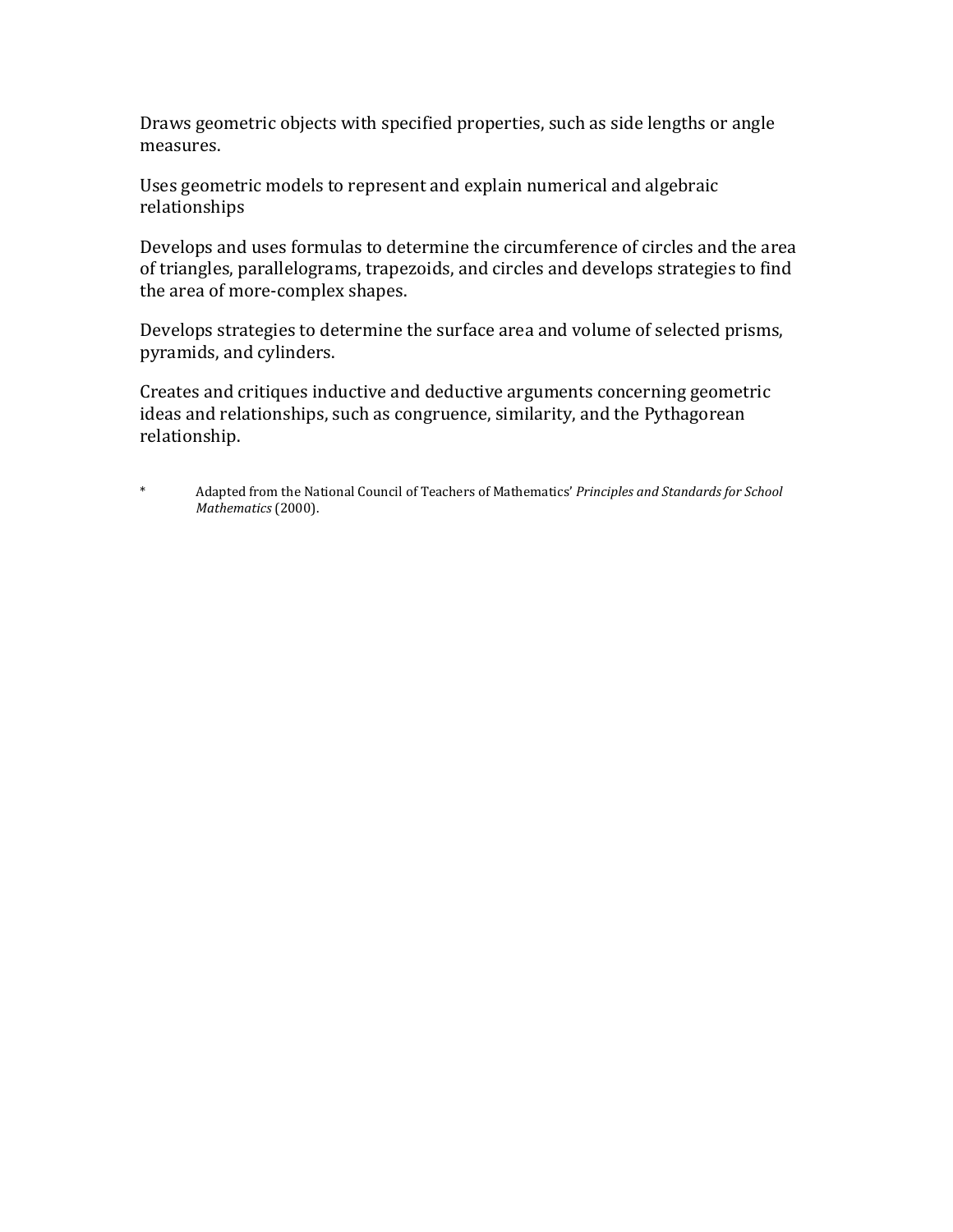# **TCS Middle-Level Approach to Social Studies**

At The Children's School, the social sciences offer opportunities for inquiry into the many processes that shape our culture, society, and world. As students learn about historical and contemporary events, they begin to uncover patterns, themes, and implications of human interaction over time and into the present. Through critical reading, academic discourse, and collective action, students situate themselves and their communities in historical and global contexts.

# **Middle-Level Social Studies Curricular Goals**

Undertakes historical investigations by asking questions about the past, gathering information from primary and secondary sources, analyzing connections among historical events, and developing and defending claims about the past.

Compares and contrasts different historical accounts and analyzes how people's perspectives influence what information is available in the historical sources they create.

Explains how and why individuals or groups hold different perspectives, and how their perspectives can change over time.

Explains multiple causes and effects of historical events.

Analyzes relationships between historical events and present-day circumstances.

Explains the origins, functions, and structure of the U.S. government with reference to the Constitution and other founding documents.

Understands the role and responsibility of active civic engagement in maintaining a healthy democracy.

Describes the roles of political, civic, economic, and other organizations in shaping people's lives.

Understands the geographic relationships between people, cultures, and environments and how these relationships change over time.

Understands that social change, or the prospect of it, promotes conflict because social, economic, and political changes usually benefit some groups more than others.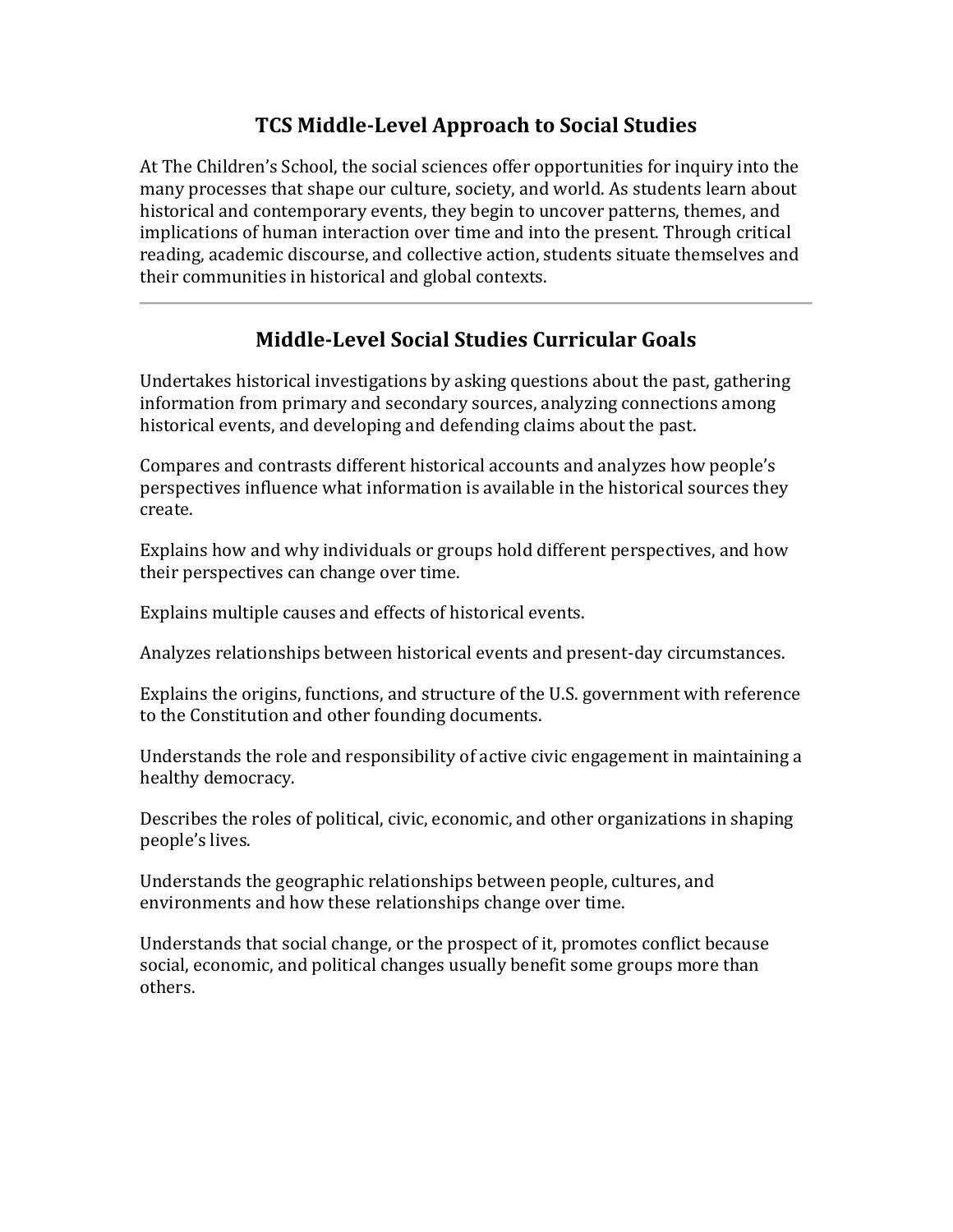# **TCS Middle Level Approach to Social Justice**

Our approach to social justice focuses on helping students develop the courage to be upstanders and the capacity to be civically engaged, empathetic, and compassionate citizens. Believing in the inherent value of all individuals, we stress the importance of adolescents finding value in themselves and in other people, regardless of difference. As students develop their own values and beliefs, they critically examine how present and historical institutions and norms perpetuate injustice and inequity in our society. Students are encouraged to identify issues and concerns that are meaningful to them, determine how they can work towards solutions, and implement actions to creative positive change in their communities.

# **Middle-Level Social Justice Curricular Goals**

Participates in classroom and school deliberation observing established protocols and taking an active role in critiquing and improving upon democratic processes.

Investigates the origins of institutional power, bias, and privilege. Develops a positive self-concept and recognizes that each person's multiple identities interact to create a unique and complex individual.

Recognizes personal responsibility to stand up to exclusion, prejudice, and injustice.

Speaks up with courage and respect when they or someone else has been hurt or wronged.

Works effectively and respectfully with others who have different ideas or experiences.

Names and investigates problems arising from social, economic, and environmental inequities inside and outside of the school community and seek ways to address these problems.

Identifies strategies for individual and collective action and evaluates their effectiveness.

Speaks and acts with fairness, kindness, and compassion.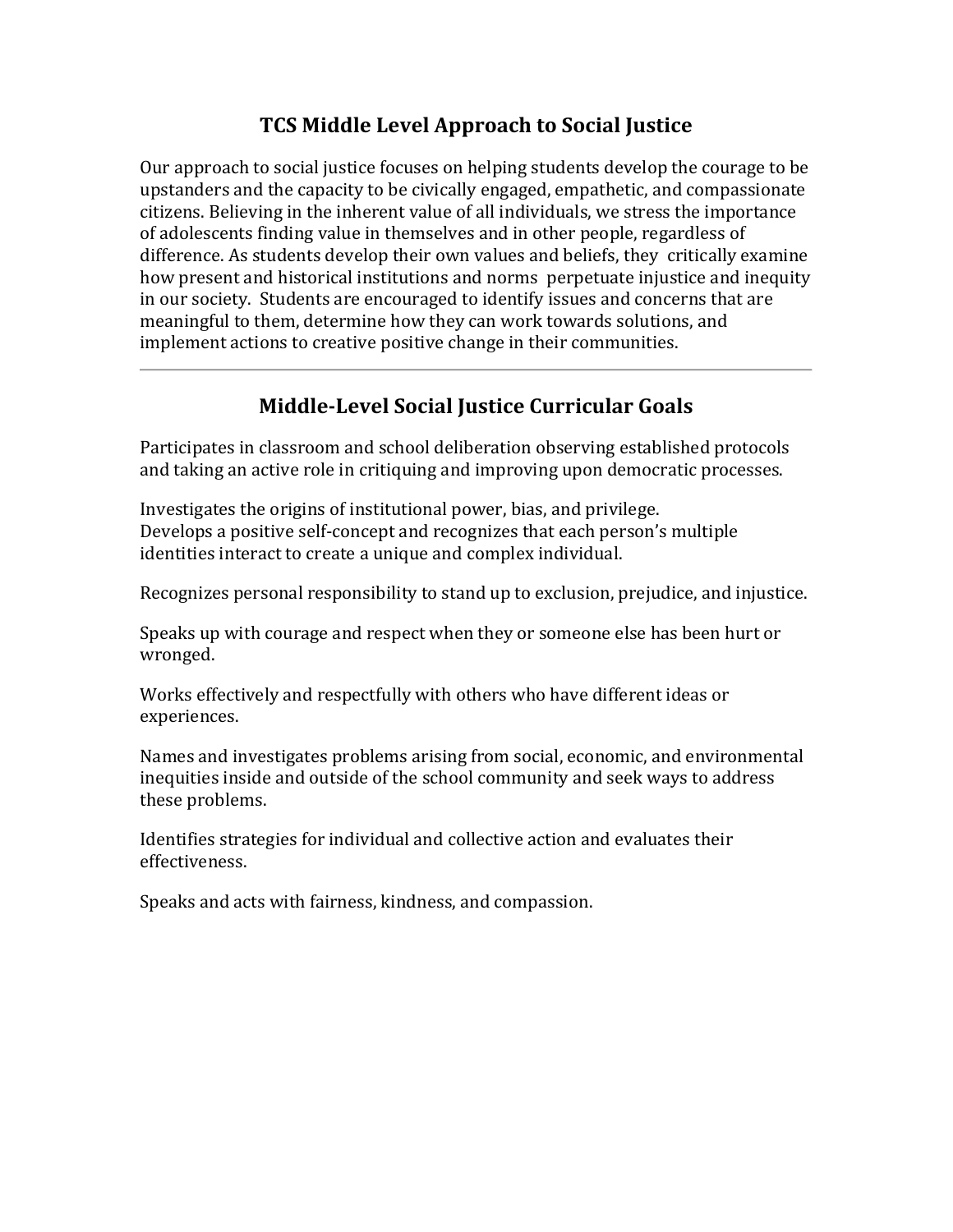### **TCS Middle-Level Approach to Language Arts**

Reading and writing for a variety of purposes and audiences is integral to our approach to Language Arts in the Middle Level. As readers, students encounter and engage with texts to obtain information and to expand their understanding of the world and their place in it. Of equal importance, students are provided time to read for enjoyment and to feed their own imaginations. All students at The Children's School are seen and celebrated as writers with powerful voices and stories to tell. In the Middle Level, creative writing serves as an important and popular vehicle for self-expression. Middle Level students also produce expository and persuasive writing for a variety of purposes. From research papers and stories to emails and newsletters, students engage in authentic opportunities for drafting, revising, and editing their writing to accomplish specific goals and outcomes.

# **Middle-Level English and Language Arts Curricular Goals**

#### **Reading**

Uses reading to build an understanding of themselves, the cultures of the world, and the many dimensions of human experience; to acquire new information; and for personal fulfillment.

Applies a wide range of strategies to comprehend, interpret, evaluate, and appreciate print and nonprint texts.

Identifies the basic facts and essential ideas in what they have read, heard, or viewed.

Cites textual evidence to support their understanding, analysis, and interpretation of a text.

Determines an author's point of view or purpose in a text and analyzes how the author acknowledges and responds to conflicting evidence or viewpoints.

Identifies themes in a work of literature and analyzes their relationship to characters, plot, setting, and other elements of literature.

Analyzes how an author's choice of words appeals to the senses, creates imagery, suggests mood, and sets tone.

Analyzes how particular lines of dialogue or incidents in a story or drama propel the action, reveal aspects of a character, or provoke a decision.

Compares and contrasts myths and traditional narratives from different cultures and geographic regions.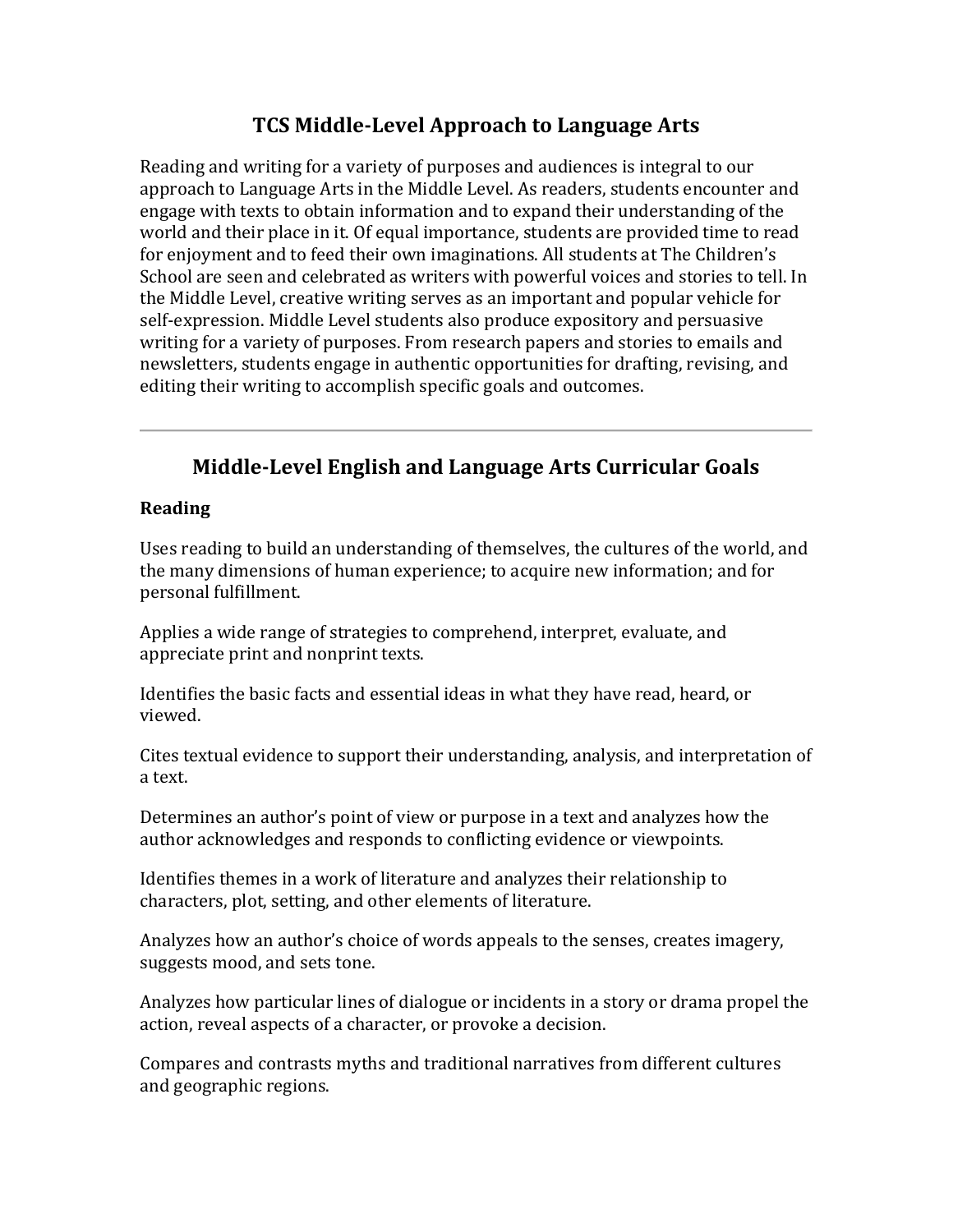Demonstrates understanding of figurative language, word relationships, and nuances in word meanings, including distinguishing among the connotations (associations) of words with similar denotations (definitions).

Uses common Greek and Latin affixes and roots as clues to the meaning of a word or phrase.

#### **Writing**

Uses formal and informal writing as a way of engaging with the world, matching tone, organization, and style to task, purpose, and audience.

Writes narratives to develop real or imagined experiences or events using narrative techniques such as dialogue, pacing, description, and reflection.

Writes informative/explanatory texts to examine a topic and convey ideas, concepts, and information through the selection, organization, and analysis of relevant content.

Writes arguments to support claims with clear reasons and relevant evidence, selecting and using an organizational scheme and style of communication appropriate to the audience and purpose.

Demonstrates command of the conventions of standard written English, including capitalization, punctuation, and spelling.

Demonstrates attention to the effects of sentence structure and word choice on meaning and tone.

Develops and strengthens writing by planning, revising, editing, rewriting, or trying a new approach when working independently or with others to improve a piece of writing.

Develops and uses rhetorical, logical, and stylistic criteria for assessing final versions of their compositions or research projects before presenting them to varied audiences.

#### **Speaking and Listening**

Engages effectively in a range of collaborative discussions, using agreed-upon rules to pose questions, listen to the ideas of others, and contribute their own information, observations, and ideas.

Makes oral presentations that demonstrate consideration of audience, purpose, and the information to be conveyed.

Uses appropriate eye contact and posture, adequate volume, and clear pronunciation when addressing an audience.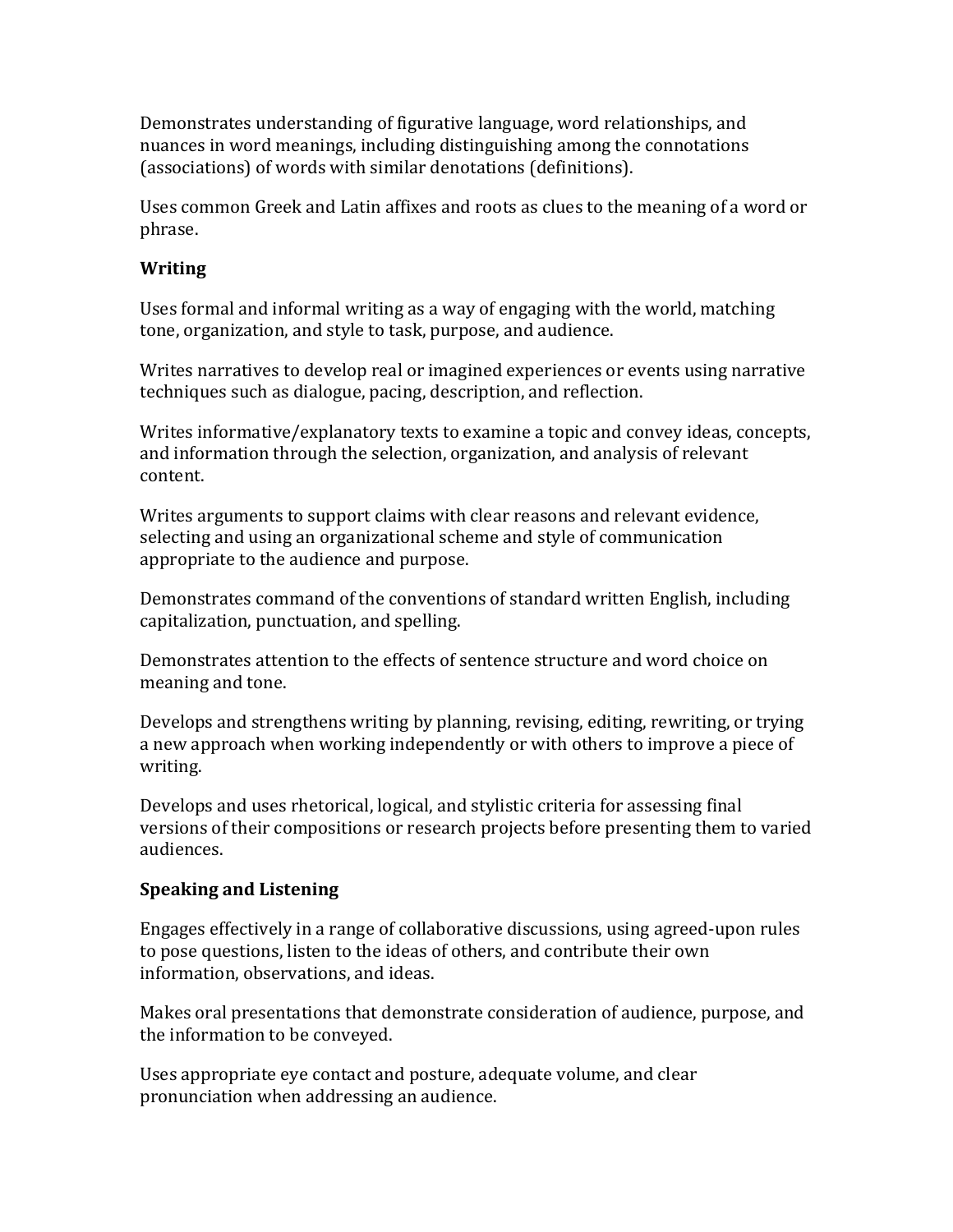Integrates multimedia and visual displays into presentations where appropriate to clarify information, strengthen claims and evidence, and add interest.

Adapts speech to a variety of contexts and tasks, demonstrating command of standard English when indicated or appropriate.

Demonstrates an understanding and respect for diversity in language use, patterns, and dialects across cultures, ethnic groups, geographic regions, and social roles.

Employs and is able to articulate active listening techniques.

• Adapted from the *Massachusetts Curriculum Framework (2011).*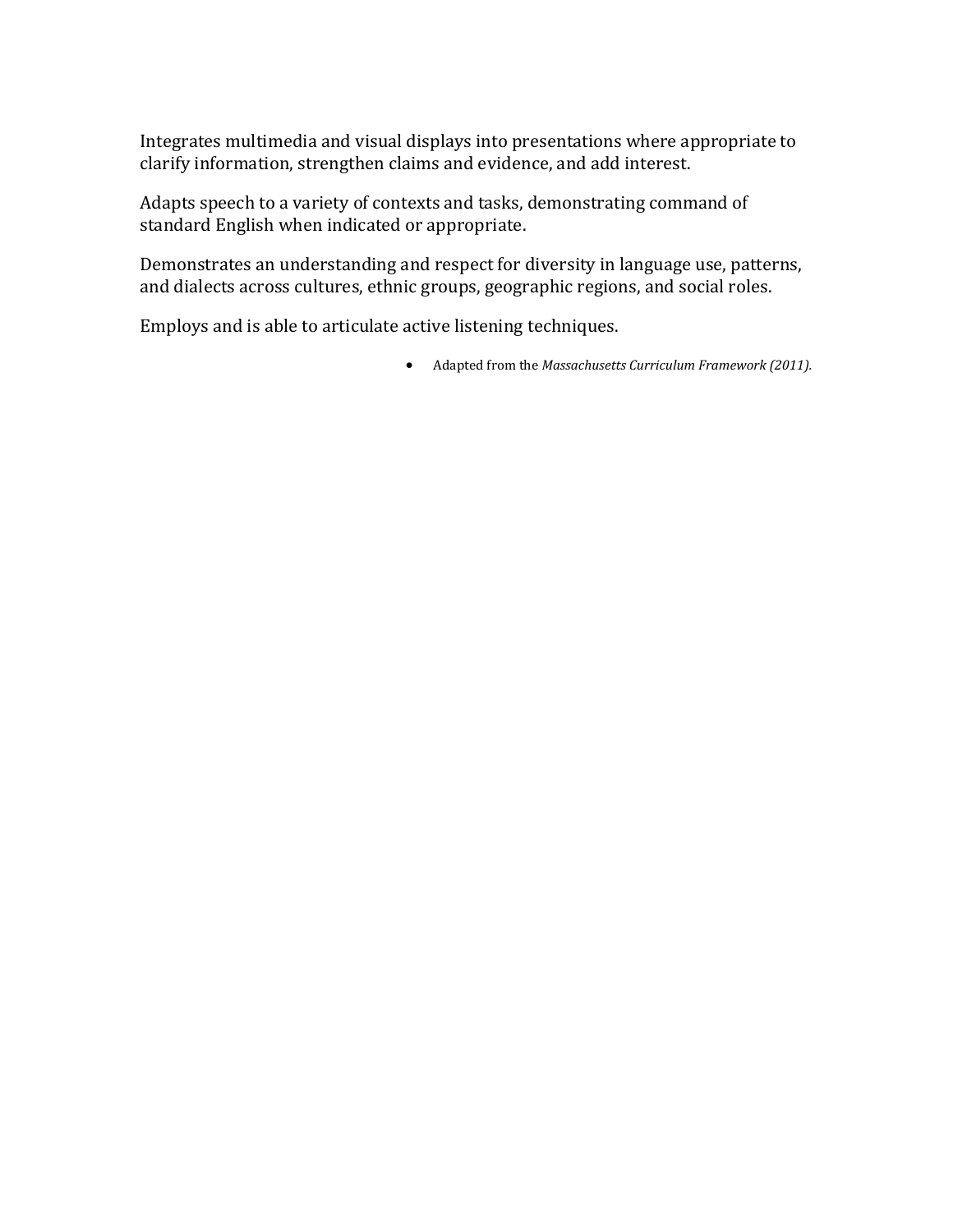# **TCS Middle-Level Approach to Digital Life Skills**

Whether through social media, text messaging, or for academic and research purposes, digital technology is a ubiquitous part of the adolescent universe. This creates an array of learning opportunities and social challenges while representing an aspect of adolescent development markedly different than what was encountered in the past. Recognizing this, we approach digital life-skills as another aspect of the academic and social-emotional development of our students.

# **Middle-Level Digital Life Skills Curricular Goals**

Builds and manages a healthy identity online and offline with integrity.

Manages screen time, multitasking, and engagement in online games and social media with self-control.

Detects situations of cyberbullying and develops strategies for handling them..

Protects data by creating strong passwords.

Handles with discretion all personal information shared online to protect their own and others' privacy.

Distinguishes between true and false information, good and harmful content, and trustworthy and questionable contacts online.

Understands the nature of digital footprints and their real-life consequences and manages them responsibly.

Shows empathy towards their own and others' needs and feelings online.

Demonstrates a foundational understanding of the theory, principles, and applications of binary logic.

\*Adapted from "8 digital life skills all children need – and a plan for teaching them" by Yuhyun Park. *World Economic Forum* (2016).